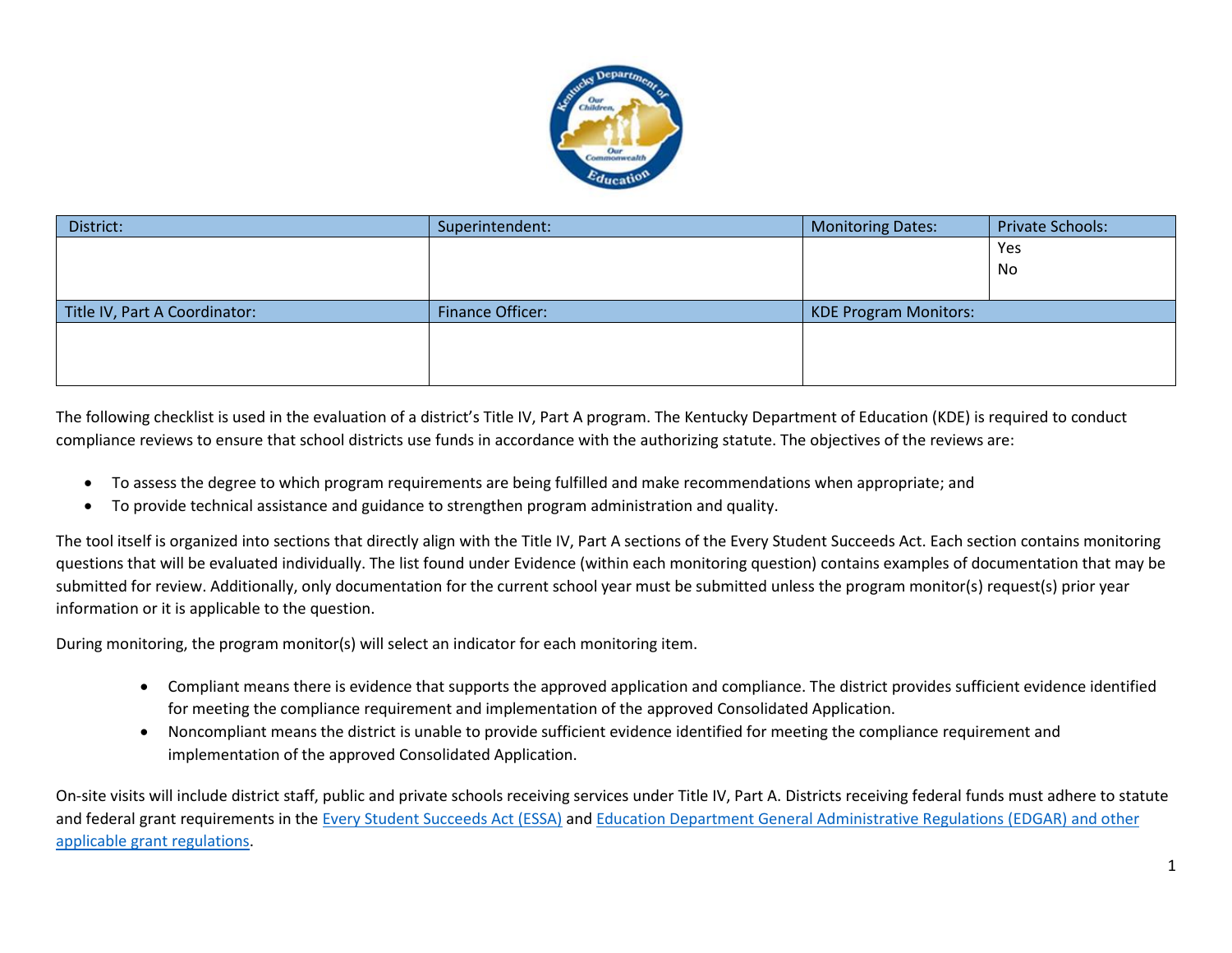| <b>Compliance Rating</b>                                               |                                                                         |  |  |  |  |  |  |  |  |
|------------------------------------------------------------------------|-------------------------------------------------------------------------|--|--|--|--|--|--|--|--|
| <b>Compliant</b>                                                       | <b>Noncompliant</b>                                                     |  |  |  |  |  |  |  |  |
| LEA provides sufficient evidence identified for meeting the compliance | LEA is unable to provide sufficient evidence identified for meeting the |  |  |  |  |  |  |  |  |
| requirement and implementation of the approved LEA's Consolidated      | compliance requirement and implementation of the LEA's approved         |  |  |  |  |  |  |  |  |
| Application.                                                           | Consolidated Application.                                               |  |  |  |  |  |  |  |  |

|                               | Section 1: Program Development, Implementation, and Evaluation                                                                                                                                                                                                                                                                                                                                                                                                                                                               |                                                                                                                                                                                                                                                                      |   |           |          |                                                                                                                                              |  |  |  |
|-------------------------------|------------------------------------------------------------------------------------------------------------------------------------------------------------------------------------------------------------------------------------------------------------------------------------------------------------------------------------------------------------------------------------------------------------------------------------------------------------------------------------------------------------------------------|----------------------------------------------------------------------------------------------------------------------------------------------------------------------------------------------------------------------------------------------------------------------|---|-----------|----------|----------------------------------------------------------------------------------------------------------------------------------------------|--|--|--|
| <b>Compliance Requirement</b> |                                                                                                                                                                                                                                                                                                                                                                                                                                                                                                                              | <b>Example Documentation</b><br>Compliance<br>Rating                                                                                                                                                                                                                 |   |           | Comments |                                                                                                                                              |  |  |  |
|                               |                                                                                                                                                                                                                                                                                                                                                                                                                                                                                                                              |                                                                                                                                                                                                                                                                      | C | <b>NC</b> | N/A      | C=Compliant, NC = Non-Compliant, N/A = Not Applicable                                                                                        |  |  |  |
| 1.1                           | <b>STAKEHOLDER CONSULTATION</b><br>All required stakeholders were consulted<br>in the development and implementation<br>of the district's Title IV, Part A plan and<br>periodic meetings were scheduled.<br>Required stakeholders include parents,<br>teachers, principals, other school leaders,<br>specialized instructional support<br>personnel, students, community-based<br>organizations, local government<br>representatives and others with relevant<br>and demonstrated expertise.<br>(ESEA section 4106 (c)(1-2)) | Sign-in sheets<br>$\bullet$<br>Stakeholder meeting<br>$\bullet$<br>minutes, agendas<br>Surveys/feedback<br>$\bullet$<br>(forms, emails, letters,<br>etc.)<br><b>Meeting invitations</b><br>$\bullet$<br>Letters/emails<br>$\bullet$<br>Social media<br>announcements |   |           |          |                                                                                                                                              |  |  |  |
| 1.2                           | <b>NEEDS ASSESSMENT</b><br>The LEA conducted a comprehensive<br>needs assessment to examine the needs<br>for improvement of access to, and<br>opportunities for:<br>a) A well-rounded education for all<br>students;<br>School conditions for student<br>b)<br>learning in order to create a<br>healthy and safe school<br>environment; and                                                                                                                                                                                  | CSIP/CDIP or other<br>$\bullet$<br>comprehensive needs<br>assessment<br>documents<br>Meeting dates,<br>$\bullet$<br>minutes and sign-in<br>sheets<br>Documentation that<br>$\bullet$<br>contributed to the<br>needs assessment<br>(survey results,                   |   |           |          | (Required for districts that receive \$30,000 or more in Title<br>IV, Part A funding. Must be conducted at least once every<br>three years.) |  |  |  |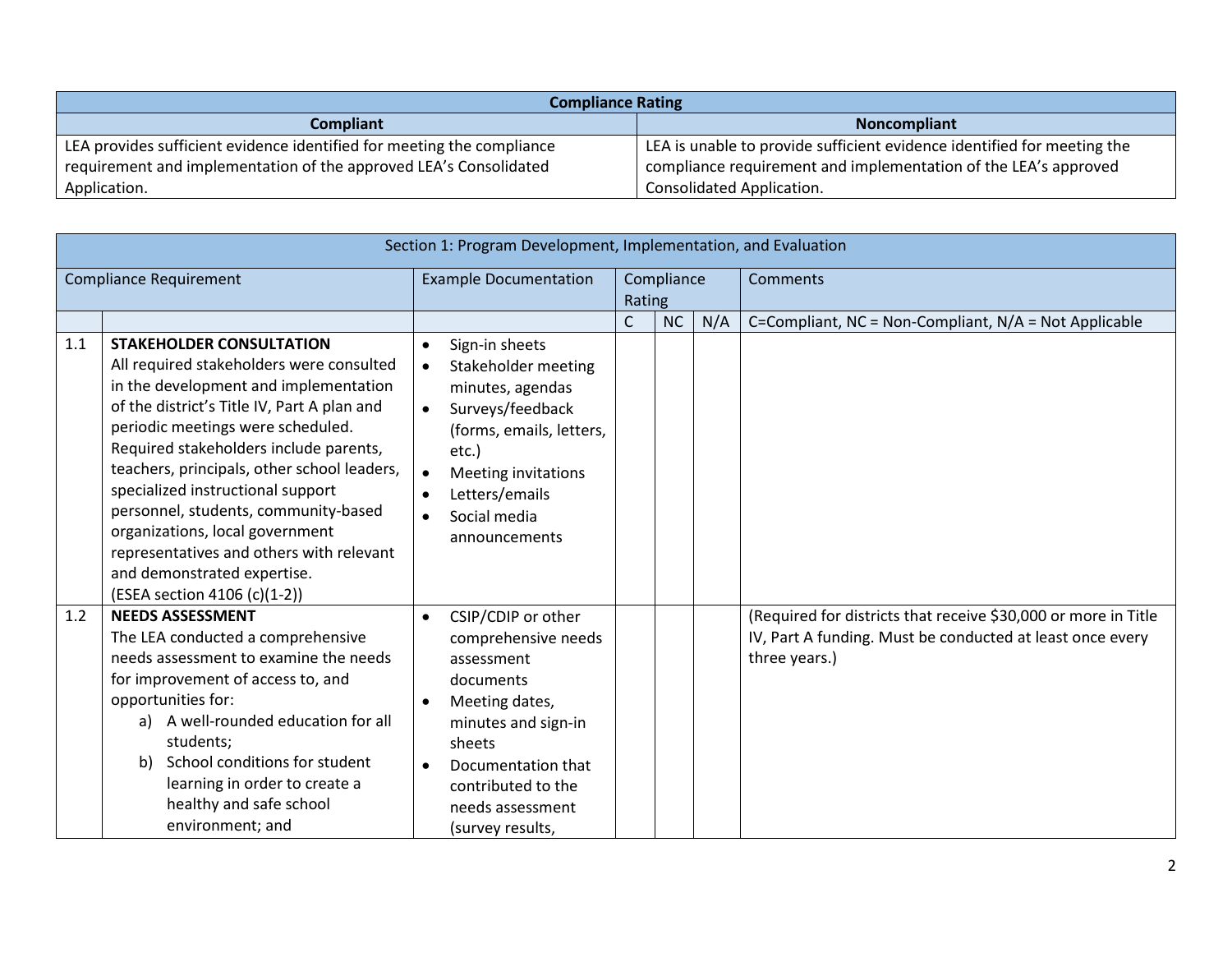|     | Section 1: Program Development, Implementation, and Evaluation                                                                                                                                                                                                                                                                                                                   |                                                                                                                                          |  |  |  |  |  |  |
|-----|----------------------------------------------------------------------------------------------------------------------------------------------------------------------------------------------------------------------------------------------------------------------------------------------------------------------------------------------------------------------------------|------------------------------------------------------------------------------------------------------------------------------------------|--|--|--|--|--|--|
|     | Personalized learning experiences<br>C)<br>supported by technology and<br>professional development for the<br>effective use of data and<br>technology.<br>(ESEA section 4106(d))                                                                                                                                                                                                 | disciplinary records,<br>course offerings,<br>professional<br>development<br>schedules, etc.)                                            |  |  |  |  |  |  |
| 1.3 | <b>ACTIVITY EVALUATION</b><br>The LEA evaluates the effectiveness of the<br>activities and programs throughout the<br>year based upon the objectives and<br>district's need based upon the<br>comprehensive needs assessment. The<br>district uses the periodic evaluation of<br>data to determine effectiveness and<br>future program planning.<br>(ESEA section 4106(e)(1)(E)) | Sample<br>evaluations/Activity<br><b>Evaluation Form</b><br>District planning<br>documentation<br>Data review; PLC<br>minutes<br>Surveys |  |  |  |  |  |  |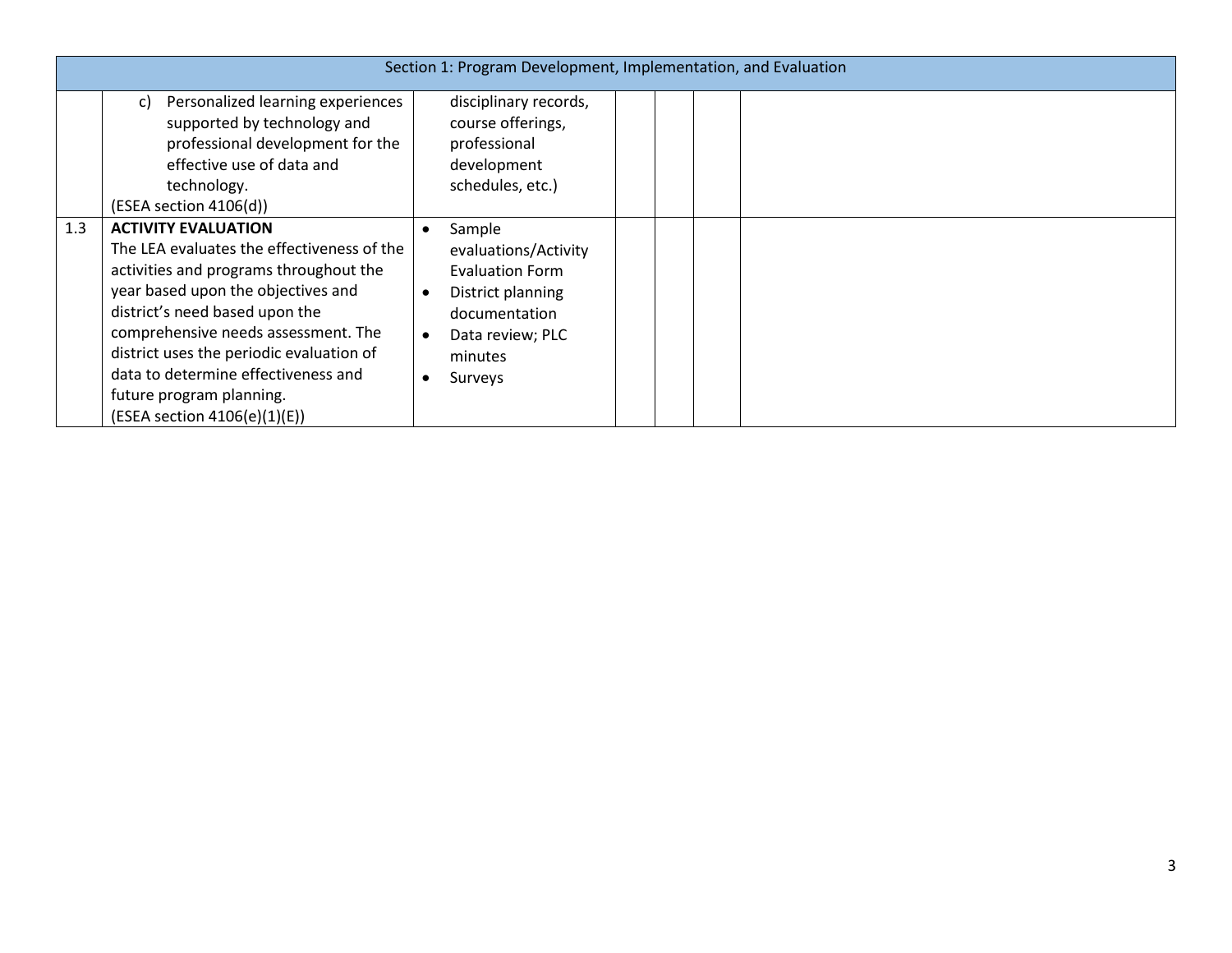|                               | Section 2: Fiscal Management                           |                            |                                           |                |            |     |                                                       |  |
|-------------------------------|--------------------------------------------------------|----------------------------|-------------------------------------------|----------------|------------|-----|-------------------------------------------------------|--|
| <b>Compliance Requirement</b> |                                                        | <b>Evidence (Suggested</b> |                                           |                | Compliance |     | Comments/Submitted Documentation                      |  |
|                               |                                                        |                            | documentation)                            |                | Rating     |     |                                                       |  |
|                               |                                                        |                            |                                           | $\overline{C}$ | NC         | N/A | C=Compliant, NC = Non-Compliant, N/A = Not Applicable |  |
| 2.1                           | ALLOCATIONS \$30,000 AND OVER                          | $\bullet$                  | <b>MUNIS reports</b>                      |                |            |     | For districts receiving under \$30,000, write N/A.    |  |
|                               | Districts allocated and spent funds in all three       |                            |                                           |                |            |     |                                                       |  |
|                               | sections of the grant with at least:                   |                            |                                           |                |            |     |                                                       |  |
|                               | 20% for Well-Rounded Education<br>$\bullet$            |                            |                                           |                |            |     |                                                       |  |
|                               | 20% for Safe and Healthy Students<br>$\bullet$         |                            |                                           |                |            |     |                                                       |  |
|                               | A portion for Effective Use of Technology<br>$\bullet$ |                            |                                           |                |            |     |                                                       |  |
|                               | (ESEA section 4106(e)(2)(C-E))                         |                            |                                           |                |            |     |                                                       |  |
| 2.2                           | <b>APPLICATION and BUDGET ALIGNMENT</b>                | $\bullet$                  | <b>Detailed MUNIS</b>                     |                |            |     |                                                       |  |
|                               | School(s) and district staffing patterns and           |                            | reports                                   |                |            |     |                                                       |  |
|                               | financial expenditures/obligations to date are         | $\bullet$                  | Title IV, Part A                          |                |            |     |                                                       |  |
|                               | consistent with the approved Title IV, Part A          |                            | approved GMAP                             |                |            |     |                                                       |  |
|                               | GMAP application and budget. A separate                |                            | budget                                    |                |            |     |                                                       |  |
|                               | accounting of Title IV, Part A funds is                |                            |                                           |                |            |     |                                                       |  |
|                               | maintained in the MUNIS system and                     |                            |                                           |                |            |     |                                                       |  |
|                               | matches the categories set up in GMAP.                 |                            |                                           |                |            |     |                                                       |  |
|                               | (ESEA section 8306; 2 CFR 200.302)                     |                            |                                           |                |            |     |                                                       |  |
| 2.3                           | TIME AND EFFORT REQUIREMENTS                           | $\bullet$                  | Written time and                          |                |            |     |                                                       |  |
|                               | The district has written procedures in place           |                            | effort procedures                         |                |            |     |                                                       |  |
|                               | for time and effort. These written procedures          |                            | for how the district                      |                |            |     |                                                       |  |
|                               | should include instructions for:                       |                            | will ensure that                          |                |            |     |                                                       |  |
|                               | The completion of time and<br>$\bullet$                |                            | personnel charges                         |                |            |     |                                                       |  |
|                               | attendance reporting;                                  |                            | to federal awards                         |                |            |     |                                                       |  |
|                               | The approval cycle that is required;<br>$\bullet$      |                            | are accurate,                             |                |            |     |                                                       |  |
|                               | The processing of personnel charges<br>$\bullet$       |                            | allowable and                             |                |            |     |                                                       |  |
|                               | to federal awards;                                     |                            | properly allocated,                       |                |            |     |                                                       |  |
|                               | The internal review process that will<br>$\bullet$     |                            | including a process<br>for after-the-fact |                |            |     |                                                       |  |
|                               | be established to ensure effective                     |                            | review of interim                         |                |            |     |                                                       |  |
|                               | internal control over the federal                      |                            | charges made to the                       |                |            |     |                                                       |  |
|                               | award (2 CFR 200.430(i)); and                          |                            | federal award based                       |                |            |     |                                                       |  |
|                               | The necessary adjustment required so<br>$\bullet$      |                            | on budget                                 |                |            |     |                                                       |  |
|                               | that the final amount charged to the                   |                            | estimates.                                |                |            |     |                                                       |  |
|                               | federal award for the salary is                        |                            |                                           |                |            |     |                                                       |  |
|                               | accurate, allowable and properly                       |                            |                                           |                |            |     |                                                       |  |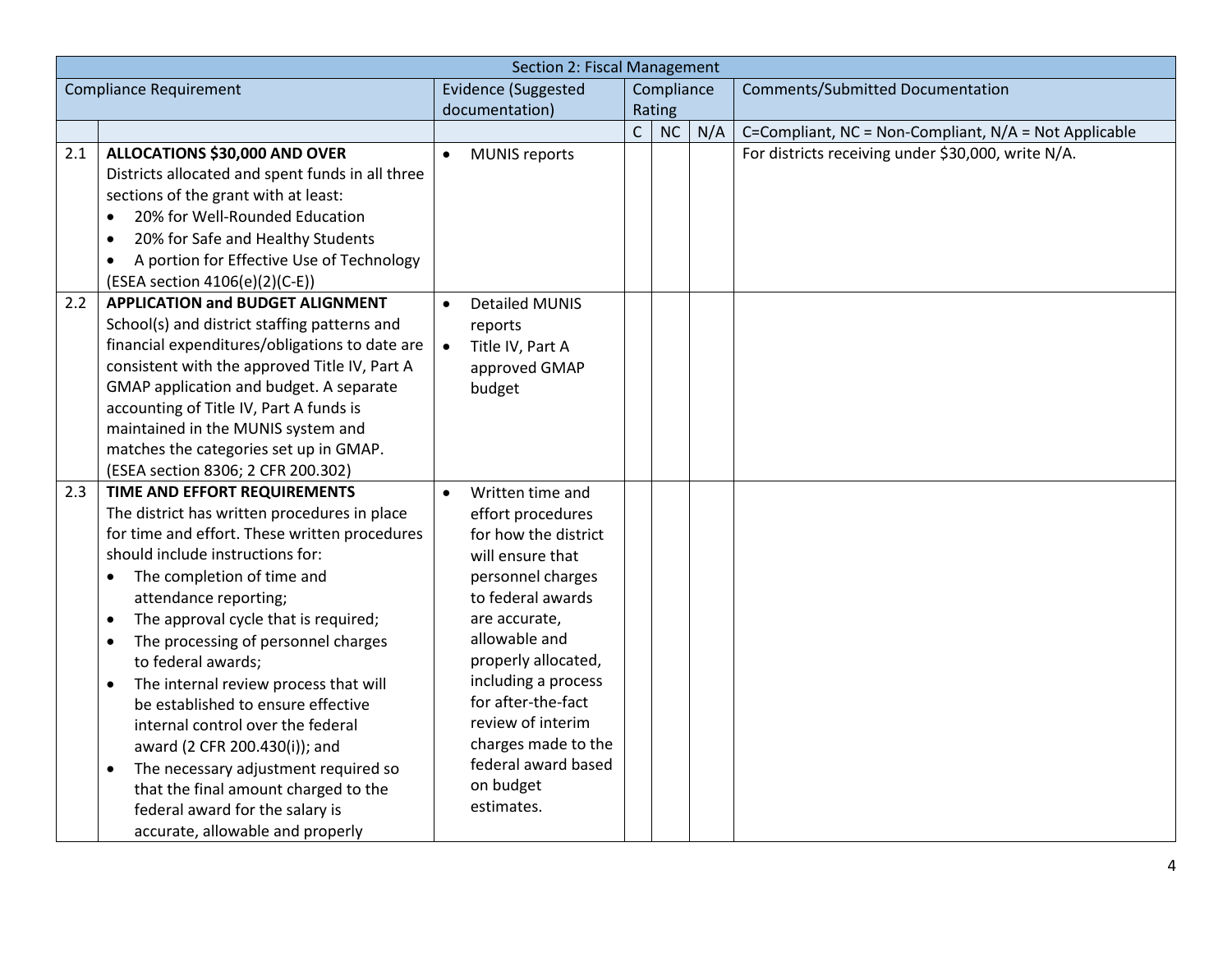|     | Section 2: Fiscal Management                   |                                  |  |  |  |  |  |
|-----|------------------------------------------------|----------------------------------|--|--|--|--|--|
|     | allocated (2 CFR 200.430 (i)(8)). This         | Documentation to<br>$\bullet$    |  |  |  |  |  |
|     | justification must occur at least              | support the                      |  |  |  |  |  |
|     | annually.                                      | allocability, veracity           |  |  |  |  |  |
|     | The district maintains documentation for       | and accuracy of the              |  |  |  |  |  |
|     | any employees paid in full or in part with     | work performed for               |  |  |  |  |  |
|     | Title IV, Part A funds to support the          | all employees paid               |  |  |  |  |  |
|     | allocability, veracity and accuracy of the     | in whole or in part              |  |  |  |  |  |
|     | work performed.                                | with Title IV, Part A            |  |  |  |  |  |
|     | (2 CFR 200.430 (i). 2 CFR 200.430; 2 CFR       | funds. Signed, dated             |  |  |  |  |  |
|     | 200.431)                                       | semi-annual                      |  |  |  |  |  |
|     |                                                | certification and/or             |  |  |  |  |  |
|     |                                                | monthly PAR                      |  |  |  |  |  |
|     |                                                | reports, or another              |  |  |  |  |  |
|     |                                                | prior KDE-approved               |  |  |  |  |  |
|     |                                                | documentation                    |  |  |  |  |  |
|     |                                                | system, should be                |  |  |  |  |  |
|     |                                                | provided.                        |  |  |  |  |  |
|     |                                                | (Payroll charges must            |  |  |  |  |  |
|     |                                                | match the actual                 |  |  |  |  |  |
|     |                                                | distribution of time             |  |  |  |  |  |
|     |                                                | recorded.)                       |  |  |  |  |  |
| 2.4 | <b>EQUIPMENT AND SUPPLIES</b>                  | Inventory records<br>$\bullet$   |  |  |  |  |  |
|     | Assets and equipment purchased with Title      | Reason for disposal<br>$\bullet$ |  |  |  |  |  |
|     | IV, Part A funds are appropriately tagged and  | and removal from                 |  |  |  |  |  |
|     | clearly marked. The district has a system in   | master inventory                 |  |  |  |  |  |
|     | place for marking items purchased with         | Copy of district<br>$\bullet$    |  |  |  |  |  |
|     | federal funds and disposal of items.           | protocols                        |  |  |  |  |  |
|     | (2 CFR 200.313; 2 CFR 200.314)                 | Photos or samples<br>$\bullet$   |  |  |  |  |  |
|     |                                                | of items tagged and              |  |  |  |  |  |
|     |                                                | labeled                          |  |  |  |  |  |
| 2.5 | <b>Internal Controls</b>                       | Procurement<br>$\bullet$         |  |  |  |  |  |
|     | The district maintains adequate internal       | policies and                     |  |  |  |  |  |
|     | controls in the disbursement of Title IV, Part | procedures                       |  |  |  |  |  |
|     | A funds.                                       | Signed invoices<br>$\bullet$     |  |  |  |  |  |
|     | (ESEA section 8306; 2 CFR 200.303)             |                                  |  |  |  |  |  |
| 2.6 | <b>Supplement/Not Supplant</b>                 | <b>Expenditure reports</b>       |  |  |  |  |  |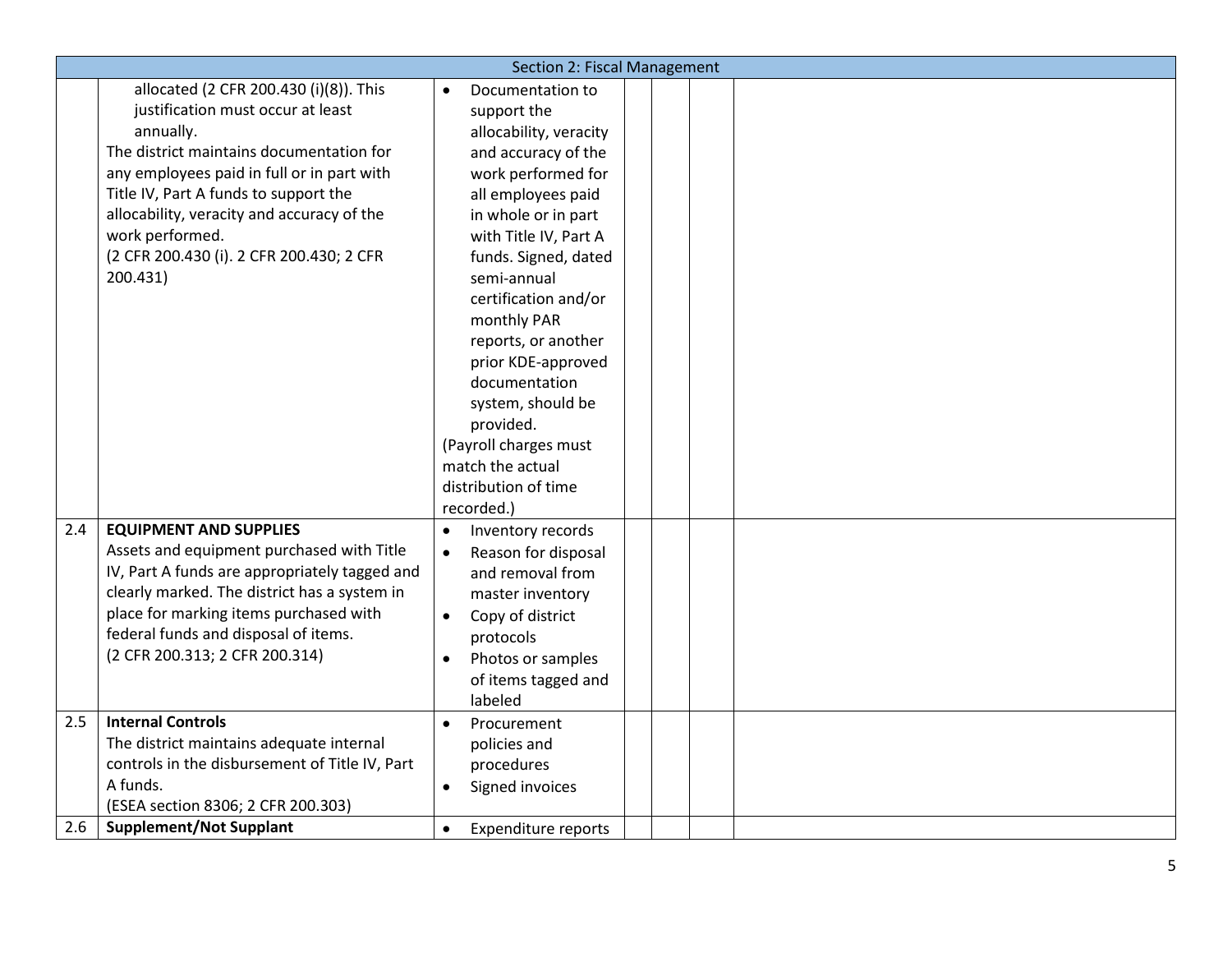|     | Section 2: Fiscal Management                                                                                                                                                               |  |                                                                                                                          |  |  |  |  |  |
|-----|--------------------------------------------------------------------------------------------------------------------------------------------------------------------------------------------|--|--------------------------------------------------------------------------------------------------------------------------|--|--|--|--|--|
|     | The district documents that Title IV, Part A<br>funds supplement, not supplant, general<br>funds or programs/activities required by<br>state or local law.<br>(ESEA section 4110 and 8306) |  | Signed assurances<br>MUNIS report<br>Board meeting<br>minutes<br>School council<br>general funds<br>staffing allocations |  |  |  |  |  |
| 2.7 | <b>RETENTION REQUIREMENTS FOR RECORDS</b><br>All Title IV, Part A records are kept for the<br>current year and three previous years.<br>(2 CFR 200.334)                                    |  | Board policy<br>Title IV, Part A<br>records (upon<br>request)                                                            |  |  |  |  |  |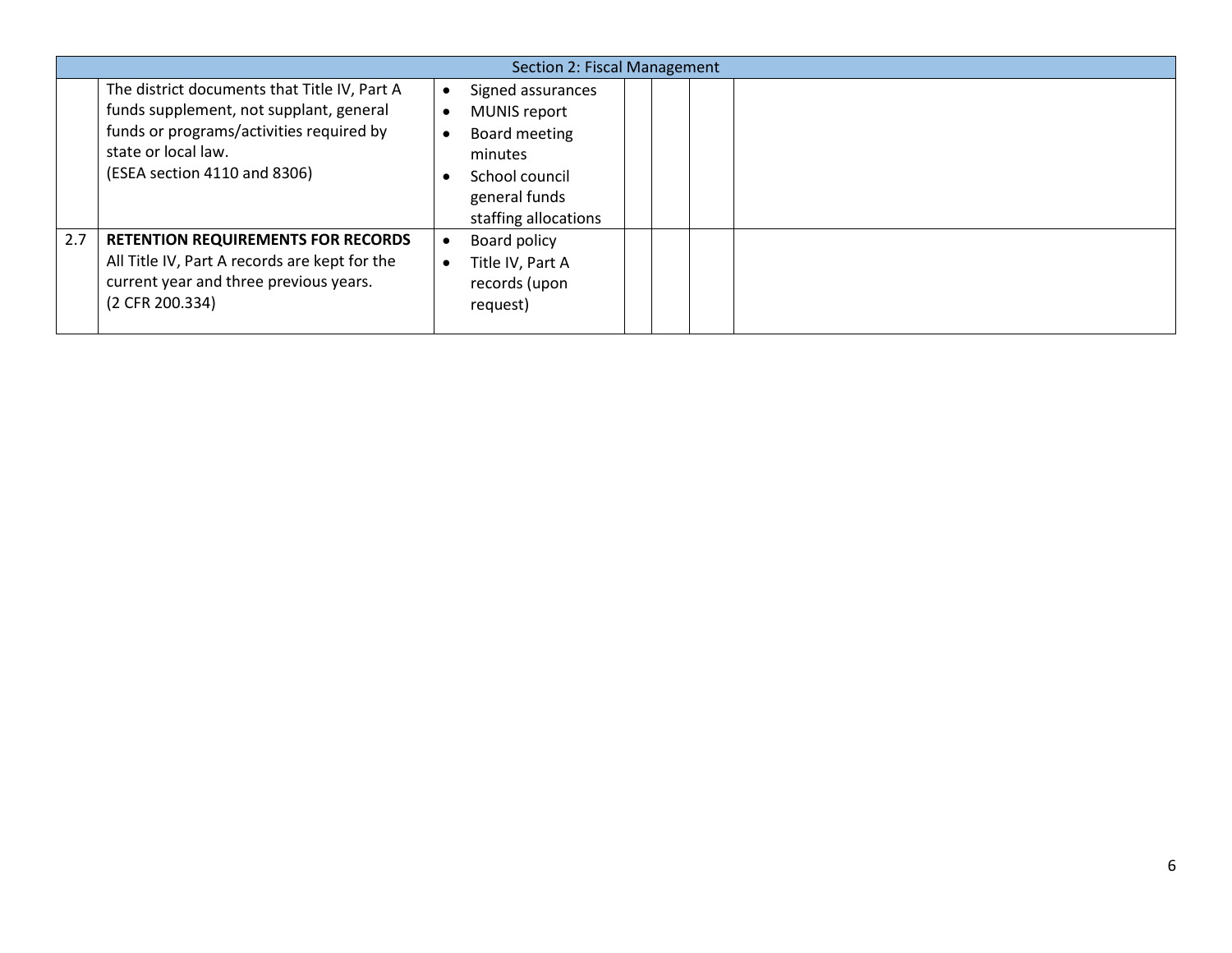Private School Name: \_\_\_\_\_\_\_\_\_\_\_\_\_\_\_\_\_\_\_\_\_\_\_\_\_\_\_\_\_\_\_\_\_\_\_\_ Private School Title IV, Part A Coordinator: \_\_\_\_\_\_\_\_\_\_\_\_\_\_\_\_\_\_\_\_\_\_\_\_\_\_\_\_\_\_\_\_\_\_\_\_

|                               | Section 3: Equitable Services to Private Schools                                                                                                                                                                                                                     |                                                                                                                                                                                                                                                                                        |              |            |     |                                                      |  |  |  |
|-------------------------------|----------------------------------------------------------------------------------------------------------------------------------------------------------------------------------------------------------------------------------------------------------------------|----------------------------------------------------------------------------------------------------------------------------------------------------------------------------------------------------------------------------------------------------------------------------------------|--------------|------------|-----|------------------------------------------------------|--|--|--|
| <b>Compliance Requirement</b> |                                                                                                                                                                                                                                                                      | Evidence - Suggested                                                                                                                                                                                                                                                                   |              | Compliance |     | <b>Comments/Action Required</b>                      |  |  |  |
|                               |                                                                                                                                                                                                                                                                      | Documentation                                                                                                                                                                                                                                                                          |              | Rating     |     |                                                      |  |  |  |
|                               |                                                                                                                                                                                                                                                                      |                                                                                                                                                                                                                                                                                        | $\mathsf{C}$ | NC         | N/A | C=Compliant, NC = Non-Compliant, N/A= Not Applicable |  |  |  |
| 3.1                           | PRIVATE/NON-PUBLIC SCHOOLS SERVED<br>Are there private/non-public schools<br>being served by Title IV, Part A?<br>(Complete the following if non-public<br>schools exist in the district and have<br>elected to participate).<br>(ESEA section 8501; 34 CFR 76.651)  | List of participating<br>$\bullet$<br>non-public schools<br>List of all private<br>$\bullet$<br>schools in the<br>district<br>Letters to private or<br>$\bullet$<br>home schools;<br>evidence of receipt<br>(postal return<br>receipt)<br>Declaration of<br>$\bullet$<br>participation |              |            |     |                                                      |  |  |  |
| 3.2                           | <b>NON-PUBLIC SCHOOL CONSULTATION</b><br>In consultation with the private/home<br>school, the district completed the<br>required Equitable Service Consultation<br>packet.<br>(ESEA section 8501)                                                                    | Signed consultation<br>$\bullet$<br>form                                                                                                                                                                                                                                               |              |            |     |                                                      |  |  |  |
| 3.3                           | <b>ONGOING COMMUNICATION</b><br>The district has two-way, ongoing<br>communication with private schools<br>served by Title IV, Part A in order to<br>determine needs of those schools and<br>whether those needs are being met.<br>(ESEA section 8501; 2 CFR 76.652) | Records of<br>$\bullet$<br>consultation<br>meetings (meeting<br>minutes, sign-in<br>sheet, agenda)<br>Evidence of regular<br>$\bullet$<br>consultation with<br>private school<br>officials (emails,<br>phone call notes,<br>meeting minutes,<br>etc.)                                  |              |            |     |                                                      |  |  |  |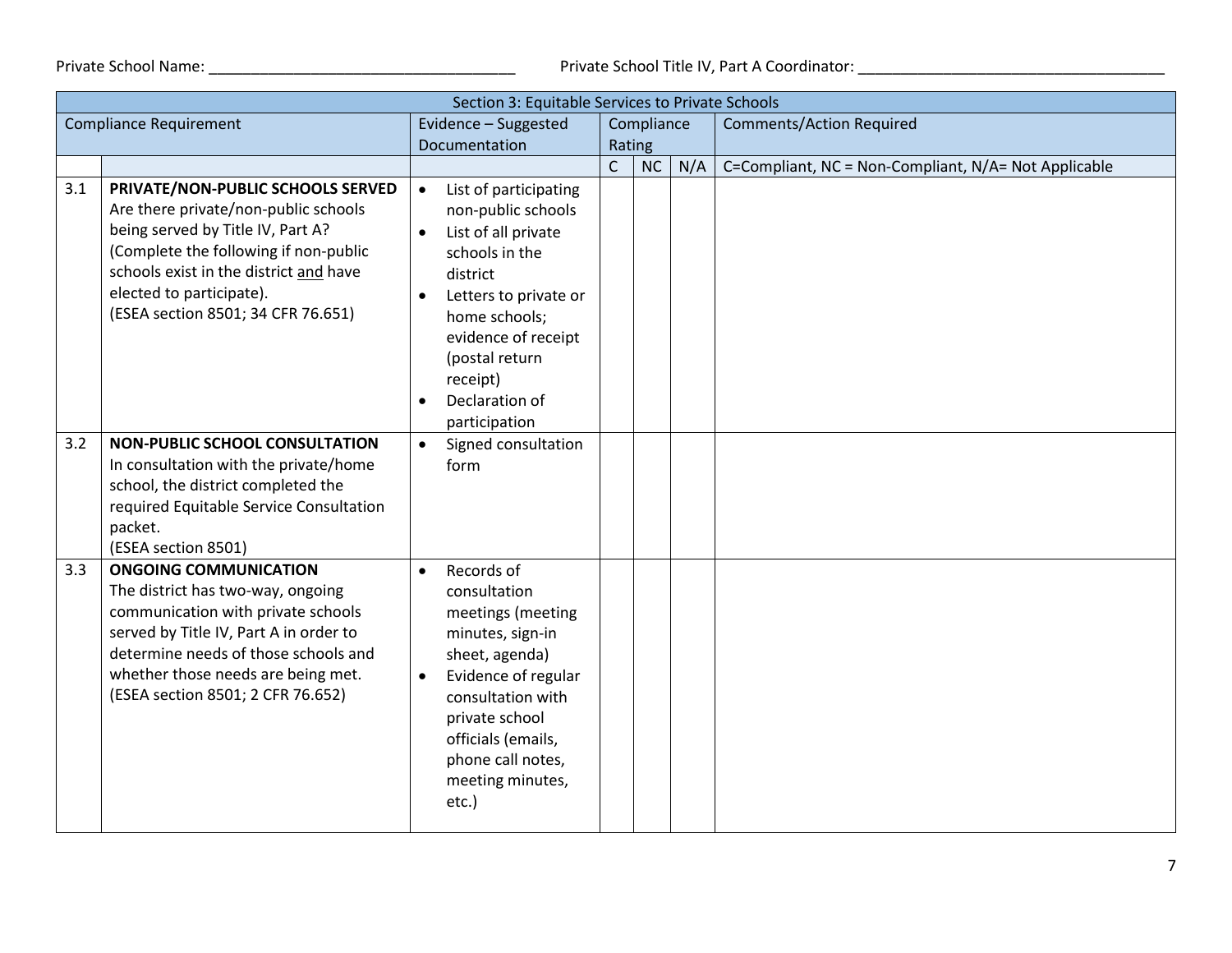|     | Section 3: Equitable Services to Private Schools |           |                         |  |  |  |  |  |
|-----|--------------------------------------------------|-----------|-------------------------|--|--|--|--|--|
| 3.4 | PROGRAM IMPLEMENTATION                           | $\bullet$ | Consultation agenda     |  |  |  |  |  |
|     | The district implements and oversees             | $\bullet$ | Surveys;                |  |  |  |  |  |
|     | private school services. District verifies       |           | consultation form;      |  |  |  |  |  |
|     | services provided are allowable and non-         |           | needs assessments;      |  |  |  |  |  |
|     | ideological.                                     |           | invoices; evaluation    |  |  |  |  |  |
|     | (ESEA section 8501(a)(2))                        | $\bullet$ | Invoices for services   |  |  |  |  |  |
| 3.5 | <b>FISCAL OVERSIGHT</b>                          | $\bullet$ | Invoices                |  |  |  |  |  |
|     | Expenditures have been made for the              | $\bullet$ | <b>Detailed MUNIS</b>   |  |  |  |  |  |
|     | non-public school on an equitable basis          | $\bullet$ | Title IV, Part A        |  |  |  |  |  |
|     | and in accordance with the consultation          |           | <b>GMAP</b> budget      |  |  |  |  |  |
|     | packet and approved GMAP application.            | $\bullet$ | Consultation packet     |  |  |  |  |  |
|     | The district maintains fiscal control over       |           |                         |  |  |  |  |  |
|     | all services provided.                           |           |                         |  |  |  |  |  |
|     | (ESEA section 8501; 34 CFR 76.651)               |           |                         |  |  |  |  |  |
| 3.6 | <b>EQUIPMENT AND SUPPLIES</b>                    | $\bullet$ | Disposal of             |  |  |  |  |  |
|     | The district maintains documentation of          |           | equipment               |  |  |  |  |  |
|     | items purchased on behalf of the private         |           | procedures              |  |  |  |  |  |
|     | schools. Procedures have been                    | $\bullet$ | Inventory logs          |  |  |  |  |  |
|     | established for the retrieval of Title IV,       | $\bullet$ | Photos of labeled       |  |  |  |  |  |
|     | Part A purchases made on behalf of               |           | items purchased         |  |  |  |  |  |
|     | private schools when the materials are no        |           |                         |  |  |  |  |  |
|     | longer needed for program purposes. The          |           |                         |  |  |  |  |  |
|     | procedures require that retrieved                |           |                         |  |  |  |  |  |
|     | purchases be distributed equitably               |           |                         |  |  |  |  |  |
|     | among participating private schools.             |           |                         |  |  |  |  |  |
|     | (ESEA section 8501(d); 34 CFR 76.661)            |           |                         |  |  |  |  |  |
| 3.7 | PRIVATE SCHOOL PROGRAM                           | $\bullet$ | Private school needs    |  |  |  |  |  |
|     | <b>EVALUATION</b>                                |           | assessment              |  |  |  |  |  |
|     | The district evaluates the effectiveness of      | $\bullet$ | <b>Evaluation forms</b> |  |  |  |  |  |
|     | strategies and activities funded under           | $\bullet$ | Evidence of program     |  |  |  |  |  |
|     | Title IV, Part A and uses this data to           |           | evaluation (surveys,    |  |  |  |  |  |
|     | determine future program planning.               |           | data, etc.)             |  |  |  |  |  |
|     | (ESEA section 4106(e)(1)(E))                     |           |                         |  |  |  |  |  |
| 3.8 | <b>COMPLAINT PROCEDURE</b>                       | $\bullet$ | Consultation packet     |  |  |  |  |  |
|     | Non-public school and home school                | $\bullet$ | Interview               |  |  |  |  |  |
|     | officials have been notified of the              |           |                         |  |  |  |  |  |